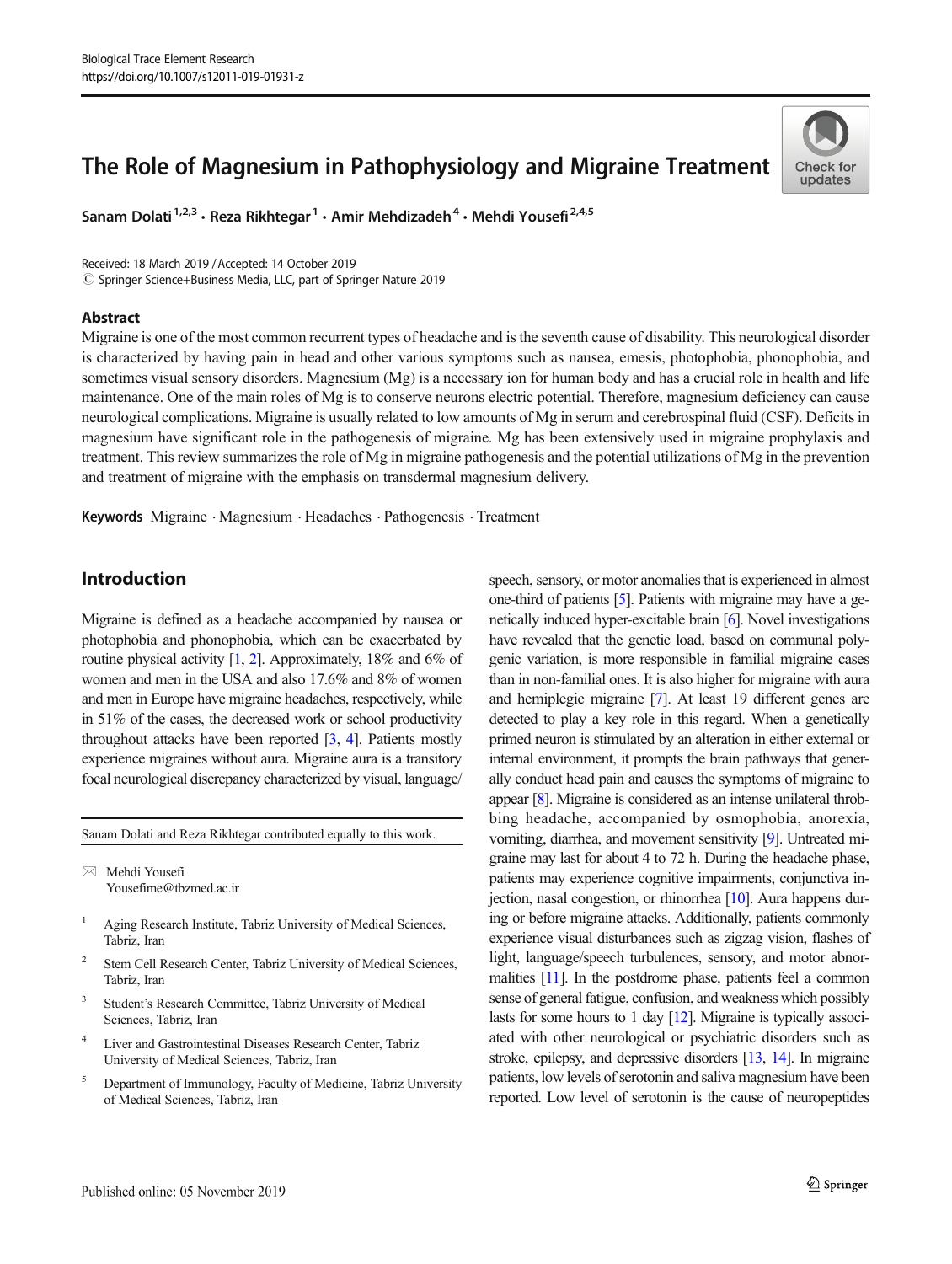release by trigeminal nerves that are transferred to the meninges leading to migraine pain [\[15](#page-6-0)]. Deficiency in brain magnesium also triggers a sequences of processes initiated by platelet aggregation and glutamate release causing 5-hydroxytryptamine (5- HT) formation which acts as a vasoconstrictor in the final point [\[16](#page-6-0)]. Magnesium deficiency also causes cerebral artery spasm and enhanced release of pain intermediaries [\[16\]](#page-6-0). Decreased mitochondrial phosphorylation potential between headaches is also reported in migraine patients [\[17](#page-6-0)]. This phenomenon is the basis for the use of magnesium supplement to elevate mitochondrial function in migraine treatment. In this review, we have summarized migraine pathogenesis with the emphasis on the role of magnesium and the efficiency of intravenous, oral, and transdermal administration of magnesium in migraine treatment.

#### Migraine Pathogenesis

Migraine attacks begin by the prophetic signs such as fatigue, speaking and reading trouble, and sensual sensitivity. However, these attacks are extremely prognostic in many patients, usually 12 h before the beginning of attacks [\[18](#page-6-0)]. Despite the fact that the pathogenesis of migraine has not been fully clarified, two pathways through which migraine may advance are via mitochondrial dysfunction and abnormal cortical information processing. Both cause the stimulation of hyperexcitable trigeminovascular system [\[19](#page-6-0)]. Defects in oxidative energy metabolism in migraine are generalized. Riboflavin and coenzyme Q10, physiologically involved in mitochondrial respiratory chain functioning, are effective in migraine prophylaxis [\[20\]](#page-6-0). Migraine headache begins with the slow stimulation of neurons and glia along with hyperemia involving spreading activation happening in different areas of the brain [[21\]](#page-6-0). Nurokinin A, substance P (SP), nitric oxide (NO), and calcitonin gene-related peptide (CGRP) are also combined with blood vessel walls and produce neurogenic inflammation, dilation, and protein extravasation. These factors are then being carried towards cortex and thalamus forming pain, ultimately [[22](#page-6-0)]. CGRP is essential for the migraine progression and is presumed to be contributed in pain formation [[23](#page-6-0)]. Glutamate levels are higher in the brain and also in the peripheral circulation in migraine patients, predominantly during attacks. Studies on population genetics have identified different migraine-associated polymorphisms in genes being involved in glutamate signaling and genes encoding probable regulators of glutamate receptor trafficking or glutamate release [[24](#page-6-0)]. Furthermore, decrease in serotonin levels during migraine attacks causes neuropeptides release from trigeminal nerves, which is transferred towards meninges causing migraine pain [\[25](#page-6-0)]. Sensitization procedure is another pathophysiological mechanism causing alterations in migraine attacks from acute to acute recurrent, chronic non-progressive, and chronic progressive [\[26\]](#page-6-0). Peripheral sensitization has essential role in pulsating (throbbing) the quality of migraine headaches and worsening symptoms of physical activity [\[26](#page-6-0), [27\]](#page-6-0). The last phases of migraine attacks and the extreme sensitivity in brain are triggered by central sensitization procedure [[28\]](#page-6-0). Activation and sensitization of trigeminovascular neurons, and connections of these neurons to subcortical and brainstem structures, and other dysfunctional sensory processing cause central sensitization [\[29\]](#page-6-0). Central sensitization is because of hyperactivity of brain sensory systems and dysfunction of inhibitory or modulatory systems that include neurotransmitters for example dopamine [\[30](#page-6-0)]. The superior salivatory nucleus is involved in intermediating the cranial autonomic symptoms detected in the premonitory stage in the nonexistence of pain [\[29\]](#page-6-0). The amygdala is a large gray matter complex in the limbic system, and plays a key role in the neurolimbic pain-modulating in migraine pathogenesis [\[31\]](#page-6-0). Some studies confirmed that amygdala involves in migraine pain modulation including the modulation of synaptic transmission by cortical spreading depression (CSD) and the periaqueductal gray matter (PAG) network and chronic migraine [[31](#page-6-0)]. The activation of meningeal vasodilation, neurogenic inflammation, and central sensitization is eventually perceived as head pain. Furthermore, many neuropeptides are purported to be involved in the migraine circuitry both peripherally and centrally [\[32](#page-6-0)].

# Role of Magnesium in Migraine Pathophysiology

Magnesium is the second common intracellular cation existing in all tissues influencing a number of neurochemical processes [\[33\]](#page-6-0). This ion is a crucial cofactor for more than 350 enzymes particularly those necessitating adenosine triphosphate (ATP) to be fully functional including the numerous protein kinases, proteins contributed to nucleic acid metabolism or ATPases involved in various ions transportation [[34,](#page-6-0) [35\]](#page-6-0). Magnesium balance in the body is mainly regulated through renal reabsorption and gastrointestinal absorption. Altered gastrointestinal absorption can cause negative body Mg balance [\[36](#page-6-0)]. Mg deficiency is normally specified by measuring serum Mg concentrations which are placed between 0.7 and 1.05 mmol/L in healthy individuals [\[34](#page-6-0)]. Mg deficiency has an essential role in the pathogenesis of migraine headaches by neurotransmitter secretion change, CSD stimulation, and the platelet aggregation increase [[37\]](#page-6-0). The spreading depression (SD) is specified by the breakdown of ion homeostasis is related to a temporary cessation of neuronal function, and is understood to play role in migraine pathogenesis and needs the release of glutamate. N-methyl-D-aspartate (NMDA) receptors play a critical role in the propagation of this procedure [\[38](#page-6-0)]. Previous investigations have reported that by confirmation of magnetic resonance spectroscopy (MRS) in brain, the decreased levels of Mg in serum, saliva, and cerebrospinal fluid (CSF) of migrainous patients are obvious during and between migraine attacks [\[39](#page-6-0), [40\]](#page-6-0). Mg deficiency influences the neuroinflammation, serotonin receptor affinity, NMDA receptor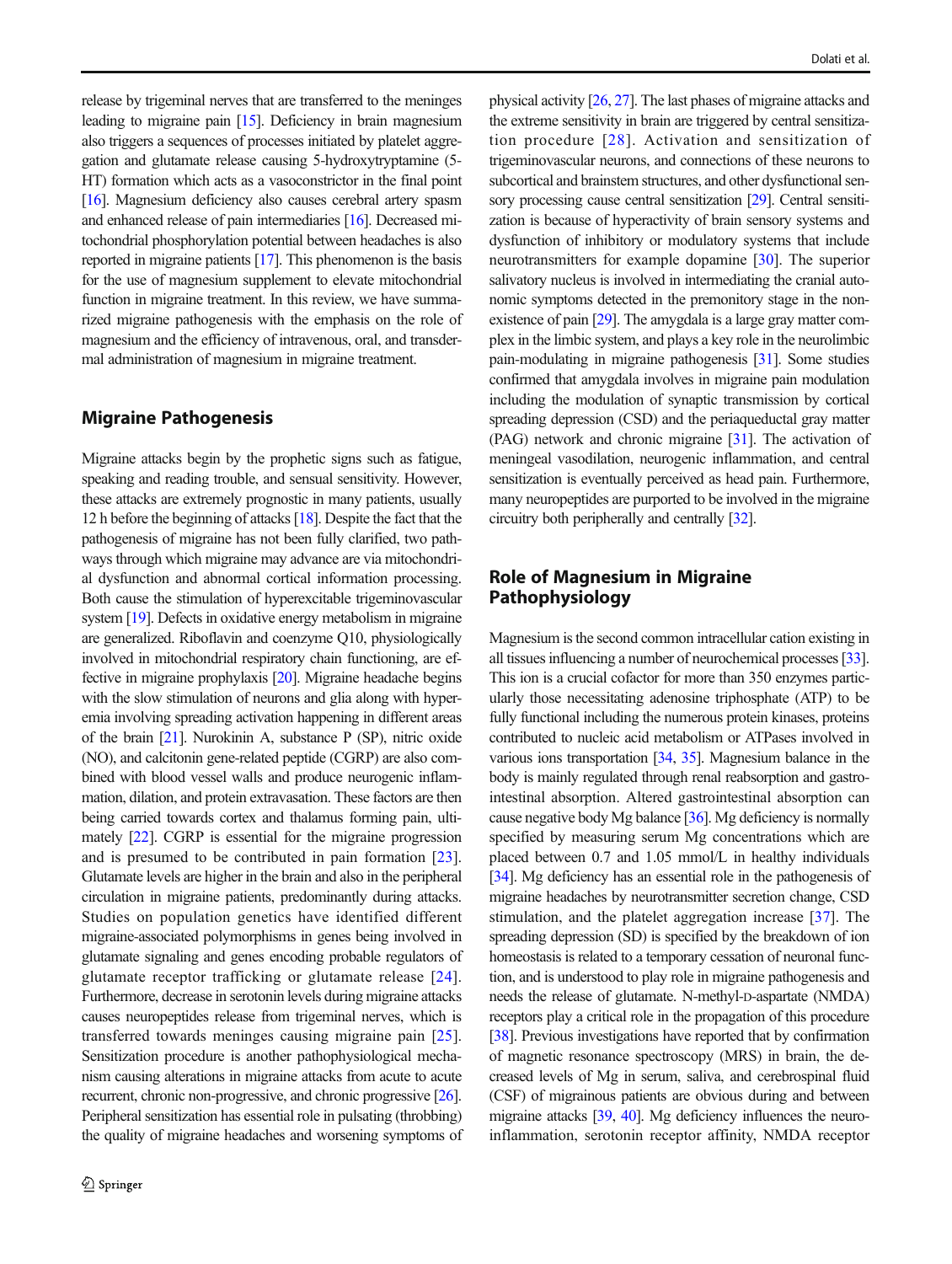blockage, calcium channel, and glutamate and NO activity [\[33,](#page-6-0) [41](#page-6-0)]. Mg counteracts both vascular and neurogenic mechanisms of migraine. Mg has also been suggested as a treatment choice for migraines due to its NMDA receptor blockage property, a receptor identified as an important contributor to pain transmission [\[42\]](#page-7-0). Additionally, magnesium sustains calcium homeostasis by NMDA receptor binding, moderating the substance P release, and controls NO production [\[43\]](#page-7-0). Decreased level of serum ionized magnesium  $(Mg^{2+})$  and increased serum ionized calcium (ICa<sup>2+</sup>) to  $IMg^{2+}$  ratio will possibly raise the serotonin affinity for serotonin receptor sites in cerebral vascular muscle inducing cerebral vasoconstriction. Vasoconstriction, prompted through serotonin, can be obstructed via Mg pretreatment [\[44\]](#page-7-0). Biochemical studies have recommended that the dysregulation of  $Ca^{2+}$  ions, because of mitochondrial dysfunction, modifies neurons signaling properties. This phenomenon has been associated with peripheral pain mechanisms [\[45](#page-7-0)]. Mg could usefully target diverse features of the neuroinflammation which progresses mitochondrial oxidative phosphorylation, 5 hydroxytryptamine (5-HT) neurotransmission, and the NO system [\[39](#page-6-0), [46](#page-7-0)]. The serotonin receptors 5-HT is the most important receptor in headache pathway. 5-Hydroxytryptamine-1D (5HT1D) and 5-hydroxytryptamine-1B (5-HT1B) receptors are also detected in trigeminal sensory neurons and smooth muscle cells in meningeal vessels, respectively [[47\]](#page-7-0). These agents can help headache to be tranquilized by terminating or stopping neuropeptide release in the periphery and obstructing neurotransmission in trigeminocervical complex (TCC) [\[48](#page-7-0)]. Furthermore, low Mg levels increases glutamate activity [\[49\]](#page-7-0). Higher levels of glutamate have also been reported in migraine patients CSF as well as in the saliva of episodic and chronic migraine patients [\[42](#page-7-0)]. Moreover, Mg can regulate the glutamate uptake in astrocytes and restricts the function of NMDA receptor attenuating migraine [\[50\]](#page-7-0). The block of NMDA receptor in the voltagedependent manner by Mg is an important phenomenon in neurosciences [\[51](#page-7-0)]. Function of NMDA receptor is related to magnesium levels. By acting as NMDA receptor antagonists, magnesium ions stop the dissemination of glutamatergic-dependent transmission of cortical depression that is related to the initiation of migraine aura [\[44\]](#page-7-0). Furthermore, patients with migraine are hypotensive throughout attacks which can be attributed to the enhanced levels of NO [\[52\]](#page-7-0). NO is a significant vasodilator and modulator of brain blood flow. Decreased Mg levels, as an inhibitor of NO production can also increase NO levels [\[53,](#page-7-0) [54\]](#page-7-0). It has been reported that Mg influences CGRP circulating levels [\[37\]](#page-6-0). Numerous new pharmacotherapeutic selections for the preventive treatment of migraine include monoclonal antibodies and small molecule antagonists that target CGRP pathway [\[55](#page-7-0)]. Vulnerability to migraine is powerfully inclined by genetics. The probability of an intersection or overlap between genetics of migraine and magnesium homeostasis is known and must be additionally considered [\[56\]](#page-7-0).

### Prevention and Treatment of Migraine with Magnesium

Prophylactic treatment should be deliberated in migraine patients at least twice a week or longer in attacks above 48 h, or in cases with unsuccessful earlier treatment [[57,](#page-7-0) [58](#page-7-0)]. The main aim of migraine prophylaxis is to decrease attacks recurrence rate and patient debility, while elevating their quality of life. A well-operated prophylactic therapy should decrease the rate of recurrence of migraine attacks down to the minimum of 50% [[36](#page-6-0)]. The present guiding principle regarding migraine prophylaxis includes a wide range of utilizing beta-blockers and other antihypertensive drugs, anticonvulsants, antidepressants, nutraceutical containing magnesium, and the injection of botulinum toxin type A in chronic migraine [[59](#page-7-0)]. Mg has been categorized as a suggested macroelement in the prevention of migraine headaches by the United States Headache Consortium (USHC) [\[60](#page-7-0), [61](#page-7-0)]. Oral Mg compounds are also used to prevent migraine. Based on the references of Canadian Ministry of Health, the maximum dose of Mg should not be exceeded from 350 mg/ day [\[62](#page-7-0)]. Mg oxide is also frequently suggested for migraine prophylaxis in the pediatric population at the dose of 400 mg/day [[63\]](#page-7-0). Additionally, few side effects containing abdominal pain, nausea, and diarrhea have been reported for Mg supplementation. Mg can also temporarily decrease the blood pressure [\[64\]](#page-7-0). Furthermore, it is considered as a safe supplement during pregnancy [\[64](#page-7-0)]. However, clinical trials have reported controversial results for the possible efficiency of oral Mg in migraine prevention [[63\]](#page-7-0).

The study by Facchinetti et al. [\[65\]](#page-7-0) on 20 women suffering from menstrual migraine receiving Mg pyrrolidinecarboxylate at the dose of 360 mg/day showed Mg salts as an effective agent in menstrual migraine prevention which decreased the symptoms of premenstrual syndrome [[65\]](#page-7-0). Additionally, during oral treatment, Mg levels were significantly elevated in lymphocytes and polymorphonuclear cells (PMN); however, no significant alteration in plasma Mg levels was established [\[65](#page-7-0)]. These data indicate Mg supplementation as an additional means for menstrual migraine prophylaxis, and show that a minor migraine threshold is correlated with Mg deficiency. Peikert et al. [\[66\]](#page-7-0) showed that oral administration of 600 mg trimagnesium dicitrate daily for 3 months decreased the occurrence of migraine attacks down to 41.6% when compared with the controls. Additionally, pain severity and attack duration were also decreased. Results from this study revealed that high-dose oral Mg is effective in migraine prophylaxis [[66\]](#page-7-0). The data from single-blind clinical trial conducted by Tarighat et al. [[67\]](#page-7-0) also revealed that Mg supplementation significantly promoted the mean level of serum Mg and caused pain relief in migraine patients. The results revealed that concurrent oral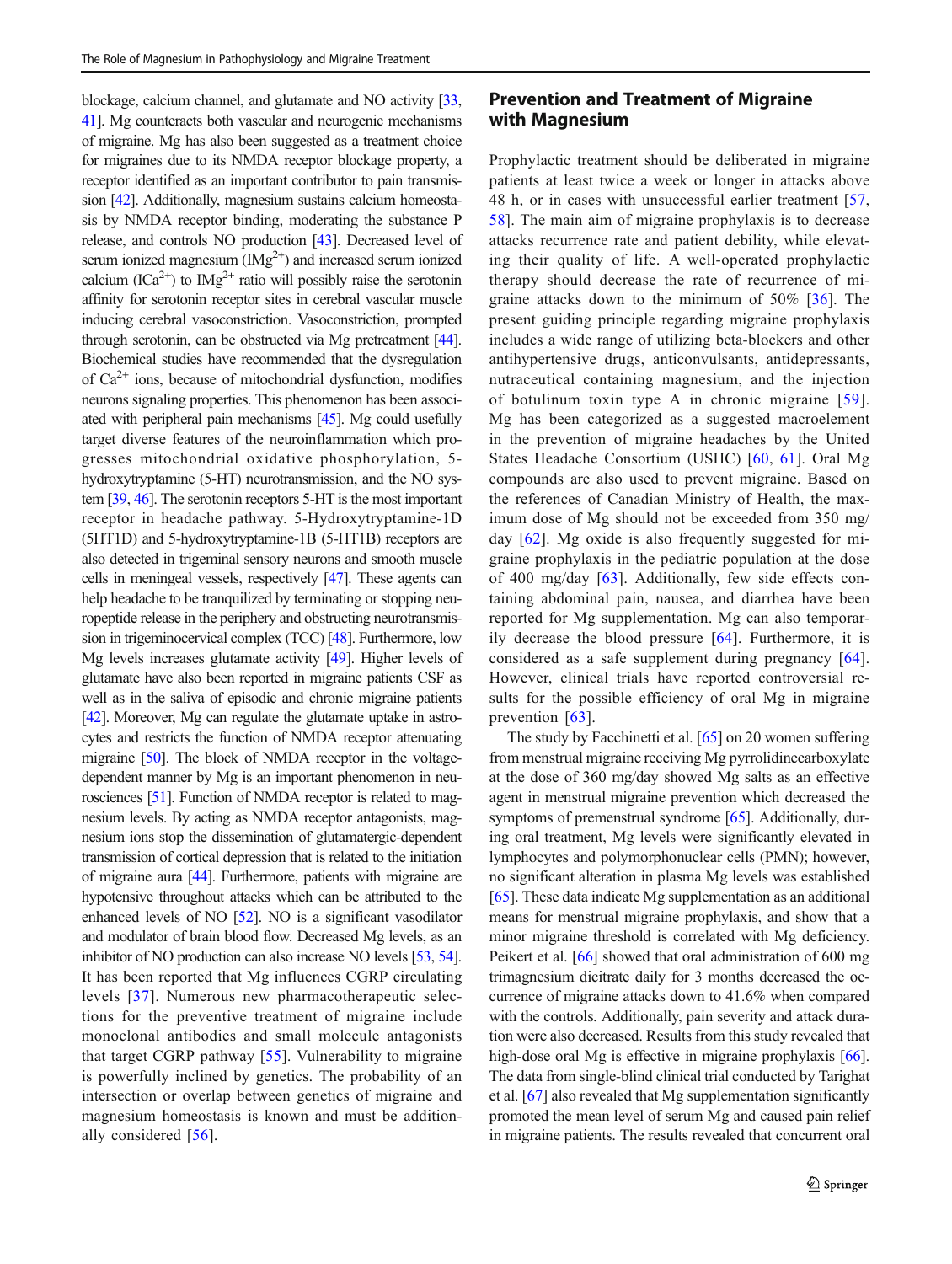use of magnesium oxide (MgO) and L-carnitine supplementation exhibited synergic effects of magnesium and L-carnitine in migraine prophylaxis, nevertheless trials with bigger samples size are required to approve these preliminary results [[67\]](#page-7-0).

However, a randomized double-blind multicenter trial showed that a combination of 600 mg/day Mg, 400 mg/day riboflavin, and 150 mg/day Q10 did not statistically decrease migraine days [\[68](#page-7-0)]. Although, after 3 months of supplementation therapy, decreased migraine pain and disease burden were observed. This combinative supplement also diminished the number of migraine days for nearly 2 days. Additionally, the severity of migraine pain was significantly decreased in the supplement group  $[68]$  $[68]$ . The advantage of this study is the prospective, double-blind, and placebo-controlled design. The adverse effects associated with this combination were principally abdominal discomfort and diarrhea because of high volumes of Mg, but there were no serious adverse events reported in this trial [[68\]](#page-7-0).

The results of a recent open-trial study highlighted the efficiency of combination of tanacetum parthenium, 5 hydroxytryptophan (5-HTP) and Mg in migraine prophylaxis [\[69\]](#page-7-0). Aurastop (derived from the combination of tanacetum parthenium (150 mg extracted of active parthenolide), griffonia simplicifolia (20 mg of 5-HTP) and Mg (185 mg of magnesium pidolatum)) [[70](#page-7-0)] which was administered twice a day for 3 months, significantly decreased recurrence rate and the period of migraine attacks and pain severity in most patients [[69\]](#page-7-0). In general, this combination looks as a hopeful association of molecules for migraine prophylaxis with a satisfactory safety profile. Further clinical trials are necessary to examine the capacities of this compound either given alone or in combination with other molecules  $[69]$  $[69]$ . Another study was conducted to confirm the efficiency and safety of the Aurastop in the prophylactic treatment of episodic migraine without aura (MO) another study. Eighty patients with MO, with a monthly frequency of 3 to 8 attacks and 4 to12 headache days, were treated with Aurastop twice daily for 3 months. A significant decrease in the number of headache days, number of attacks per month, and pain severity was observed post-treatment. These results revealed that this combination might act synergistically on neuroinflammation, neural transmission, and central sensitization. Regardless of the methodological limitations of this observational pilot study due to the absence of placebo group, this results highlighted the prospective effect of Aurastop® on the complex physiopathological mechanisms of migraine [\[71](#page-7-0)]. Another observational study concluded that the proprietary supplement Antemig® (contained 100 mg of feverfew, 100 mg of coenzyme Q10, 112.5 mg of Mg, and 1.4 mg of vitamin B6), at the dose of one tablet per day for up to 3 months, can be operative and well tolerated for the prophylaxis of migraine in adults [\[72\]](#page-7-0). Treatment for 3 months significantly decreased the average number of migraine days. The proportion of patients with anxiety and

depressive symptoms decreased between baseline phase and third month of supplementation. The findings suggested that this supplement could be advantageous and safe for the prevention of migraine in adult patients [[72](#page-7-0)]. In a single-center, randomized, double-blinded controlled, and crossover trial, the effectiveness of Mg oxide in comparison with valproate sodium to prevent migraine attacks was evaluated. The intervention group received 500 mg Mg oxide and the control group received 400 mg valproate sodium two tablets per day (every 12 h) for 8 weeks [\[73](#page-7-0)]. The main efficiency was reduction in the number of migraine attacks, number of days with moderate or severe headache, and number of hours with headache (duration) per month in the final 8 weeks when compared with the baseline. Without important adverse effect, 500 mg magnesium oxide seems to be efficient in migraine prophylaxis like valproate sodium. This study was limited by the absence of placebo control and by the absence of data on the serum variations of Mg levels before and during treatment. But the research can be a base for prospect studies with larger number of participants [[73\]](#page-7-0).

Intravenous (i.v.) administration of Mg has also been recommended as a treatment choice for migraines. Mauskop et al. [\[74](#page-7-0)] reported that 80% of patients after being treated with 1 g intravenous magnesium sulfate  $(MgSO<sub>4</sub>)$  became pain-free for 15 min and nearly all had brief flushing. Photophobia and phonophobia as well as nausea were broadly eradicated in patients treated with MgSO4. These results show the potential role of  $\text{IMg}^{2+}$  deficiency in the etiology and development of headaches and recommend a possible efficiency of intravenous MgSO4 in the acute treatment of many patients with different headaches. Therefore, measuring serum  $\text{IMg}^{2+}$  levels can help to discover its first routine use in clinical practice [[74](#page-7-0)]. Demirkaya et al. [[75](#page-7-0)] compared 1 g intravenous MgSO4 with normal saline (NS) as placebo. Seventy percent of the patients had migraine with aura. Afterward magnesium administration, larger percent of patients became pain-free in 30 min after the administration. In 93.3% of patients, the attack was ended; in 6.6%, pain severity was decreased; and in all patients, associated symptoms disappeared. 86.6% of the patients in both groups experienced mild adverse effects including flushing and face or neck burning. These results confirmed that the effect of  $MgSO<sub>4</sub>$  in acute migraine should be studied in large-scale studies [\[75](#page-7-0)]. In another study by Corbo et al. [[76](#page-7-0)], intravenous administration of 2 g  $MgSO<sub>4</sub>$  and 20 mg metoclopramide on 44 patients (21 patients received metoclopramide with Mg and the other 23 were treated with metoclopramide and placebo as controls) showed that magnesium and metoclopramide combination therapy decreased the efficiency of metoclopramide in migraine relief. Actually, those women who received metoclopramide plus MgSO4 had less promising response to treatment when compared with the patients who received metoclopramide plus placebo. Flushing was also the most common side effect among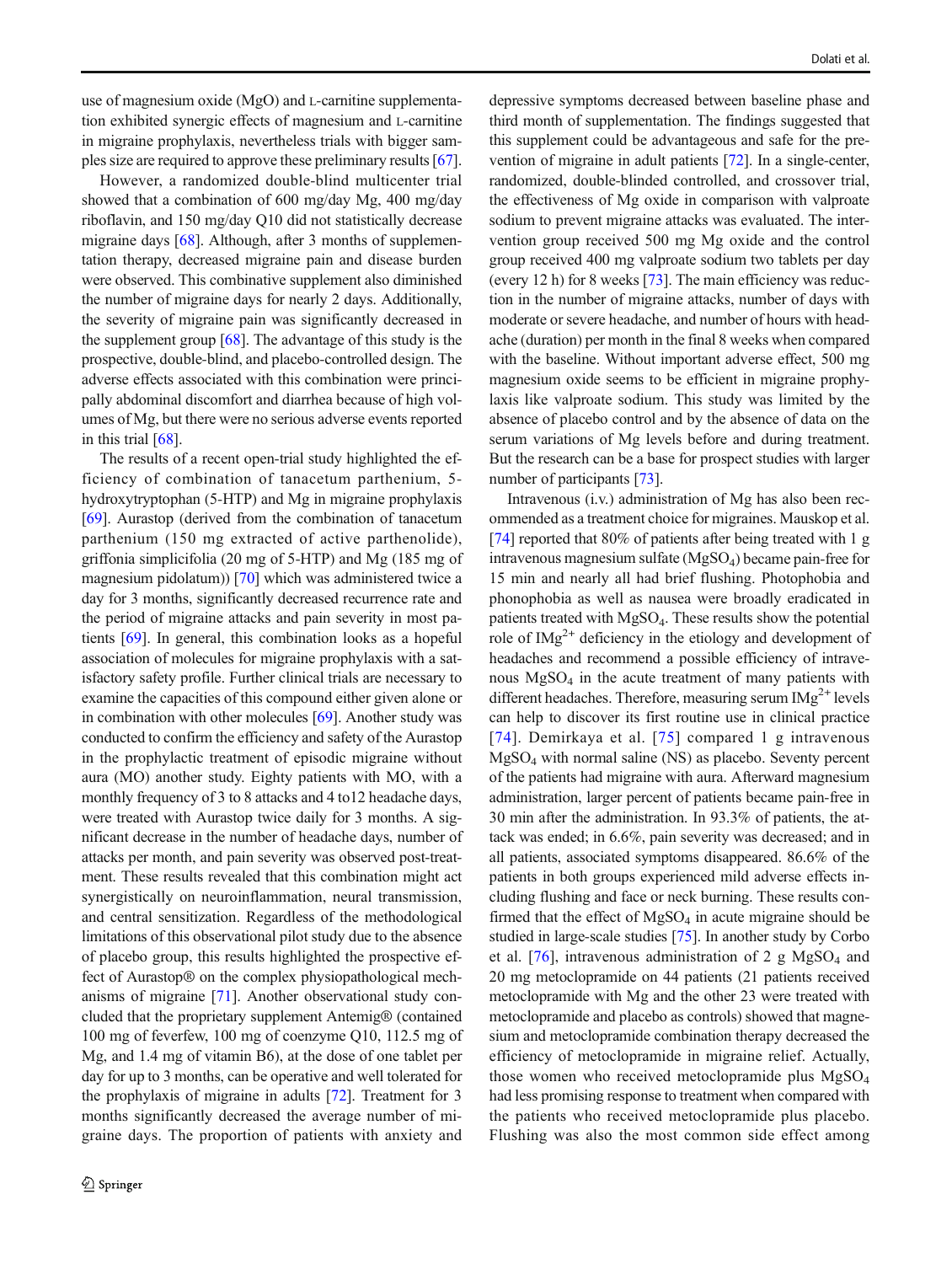patients. These results could not be generalizable to men as most of the participant in this study were women [[76](#page-7-0)]. In a phase II placebo-controlled trial, intravenous administration of 1 g  $MgSO<sub>4</sub>$  for 1 migraine attack treatment among patients with aura showed better pain-free at 1 h; however, pain relief at 1 h in patients without aura was not statistically significant when compared with the placebo group [[77](#page-7-0)]. In summary, intravenous  $MgSO<sub>4</sub>$  could be a practical option for the acute treatment of migraine with aura. Results revealed that  $MgSO<sub>4</sub>$ can be administered alone to treat migraine with aura, or as an adjuvant therapy for the related symptoms in migraine with and without aura [\[77](#page-7-0)]. Frank et al. [\[78](#page-7-0)] also showed that administration of 2 g intravenous Mg in patients with acute benign headache who referred to the emergency department (ED) caused no significant differences in pain relief according to visual analog scale (VAS) at 30 min when compared with the controls. Thus, no i.v. magnesium was not advantageous in treating patients with acute benign headache who referred to the ED [\[78\]](#page-7-0). Another phase II study compared the administration of 10 mg of intravenous metoclopramide with 2 g of intravenous magnesium sulfate in treating migraine attack. Each group had more than a 25-mm improvement in VAS score at 30 min. [[79\]](#page-7-0). However, 3% and 8% of patients taking metoclopramide and magnesium experienced dystonia and flushing, respectively. The recurrence rate in 24 h was similar between the groups. Even though patients receiving placebo needed rescue medication more than the others, so metoclopramide and magnesium have an analgesic effect like to placebo in migraine attacks [\[79](#page-7-0)]. A meta-analysis that reviewed 1203 abstracts and five randomized controlled trials (RCTs) exhibited that i.v. administration of Mg caused 7% lower relief rate at 30 min after the administration and a greater 37% side effect response rate. Nevertheless, i.v. use of Mg was significantly efficient for migraine relief in patients with aura, 1 h after administration [\[80](#page-7-0)]. These meta-analyses were unsuccessful to validate advantageous effects of i.v. Mg in terms of decreasing pain relief in acute migraine in adults. It actually revealed that patients treated with Mg were likely to describe more adverse events [[80\]](#page-7-0). In a cross-sectional study performed by Kasmaei et al. [[81](#page-8-0)], the efficacy of 30 mg ketorolac and  $1 \text{ g } MgSO_4$  in migraine pain management were assessed. Based on the results of this study, both ketorolac and MgSO4 were significantly efficient in migraine pain management; however, MgSO<sub>4</sub> exhibited higher efficiency when compared with ketorolac, 1 and 2 h after drug administration [\[81\]](#page-8-0). This study still cannot demonstrate anything with great certainty; however, it can be considered as a pilot study to conduct further double-blind RCTs [\[81\]](#page-8-0). Another study by Baratloo et al. [\[82\]](#page-8-0) also revealed that both intravenous caffeine and  $MgSO<sub>4</sub>$  decreased the severity of pain, even though, the MgSO4 exhibited efficiency than caffeine citrate after 1 and 2 h. Furthermore, 2 g intravenous  $MgSO<sub>4</sub>$  was more effective for short-term managing of migraine in EDs when compared

with 60 mg intravenous caffeine citrate [[82](#page-8-0)]. The sample size of this study is somewhat smaller and it did not evaluate the long-term effectiveness of the drugs. Also, there were statistical differences on the subjects' age and sex of the studied groups that caused a bias in this study. As a result, the management of acute episodes should be individualized case by case because of the idiosyncratic effects of available agents. Further well-planned RCTs to approve the results of this study are needed [[82\]](#page-8-0).

Almost 38% of patients with episodic migraines can benefit from preventive therapy, but less than 13% take prophylactic medications. Preventive medication therapy decreases migraine frequency, severity, and headache-related distress [[83\]](#page-8-0). Intravenous administration of Mg is usually considered for acute migraine management and prophylaxis, whereas oral use of Mg supplementation is approved for prophylaxis and it decreases the frequency and severity of migraine [[84](#page-8-0), [85\]](#page-8-0). Additionally, 600 mg/day of magnesium has also been suggested as a safe and affordable treatment for migraine care and can be increased to 1200 mg if tolerated [[46](#page-7-0)].

#### Transdermal Magnesium Therapy

Transdermal drug delivery has been considered as an effective approach for many years which has made creams, gels, ointments, sprays, and lotions to be used for more than a century [\[86\]](#page-8-0). High local concentrations combined with low systemic levels is achieved with a transdermal formulation, ensuring maximum therapeutic effect at the site of action and minimal systemic and gastrointestinal adverse effects [\[86](#page-8-0)]. The transdermal use of Mg (magnesium-containing sprays) compared with oral use is particularly effective for its almost 100% absorption and lower side effects through bypassing the gastrointestinal tract [\[87](#page-8-0)]. Transdermal Mg therapy is also well tolerated, and every extra Mg will be excreted from the body [\[87](#page-8-0)]. Utilization of transdermal Mg is an easy, affordable, and functional method to raise cellular Mg level. Shealy et al. [\[88](#page-8-0)] claimed that the transdermal use of magnesium retrieved Mg deficiency during 4 to 6 weeks, while an oral supplementation was efficient after 4 to 12 months [[88](#page-8-0)]. Transdermal Mg directly passed into the tissues through the skin and is immediately transported to the cells [[89](#page-8-0)]. Due to its water solubility, magnesium chloride  $(MgCl<sub>2</sub>)$  is possibly the most bioavailable form of Mg and increased absorption through spraying on topically [\[90](#page-8-0)]. MgCl<sub>2</sub> that includes  $11.8\%$  magnesium binds to  $88.2\%$  chloride. It is made over vaporization from saline (mostly sea) waters. After sodium chloride elimination, the remained bit-tern, is mostly consisted of MgCl<sub>2</sub> and MgSO<sub>4</sub> [\[91\]](#page-8-0). MgCl<sub>2</sub> can be also used as "magnesium oil" [[91\]](#page-8-0) on skin's surface and diffuses into the stratum corneum. Then, magnesium is transported into subcutaneous fat and finally the circulatory system [\[92,](#page-8-0) [93](#page-8-0)]. In a clinical study, 20 sprays of magnesium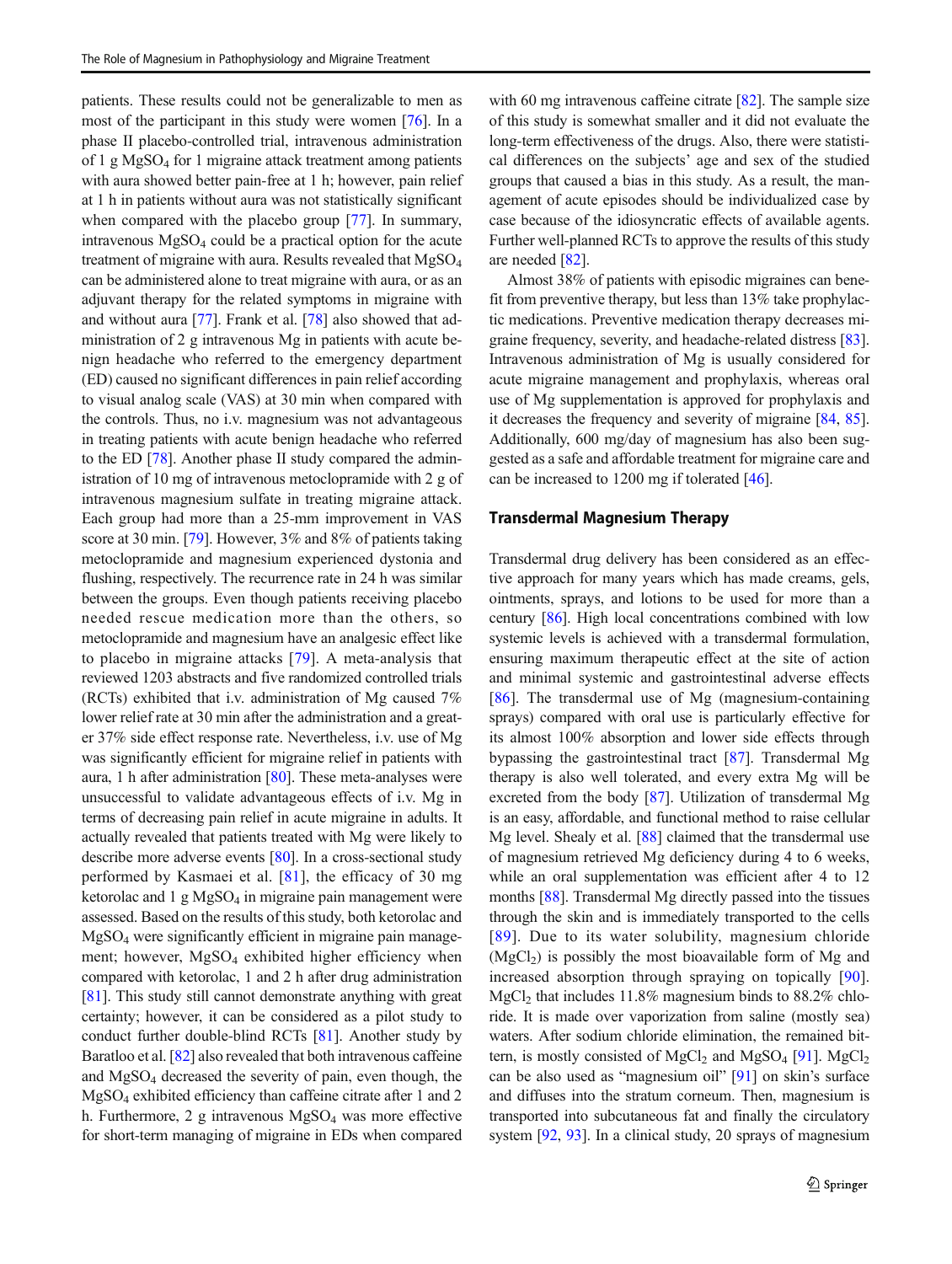oil were administered for 9 patients aged between 22 and 69 years over 12-weeks period to evaluate the cellular levels of Mg. The original treatment included daily spray of every location of the body, in addition to a 20-min foot soak by 100-ml magnesium oil (by means of a simple water footbath) two times weekly [\[94\]](#page-8-0). Results showed that cellular Mg levels elevated in 89% of subjects from − 7.1 to 262% with an average rise of 59.7%. Equivalent outcomes by means of oral supplementation have been described over 9–24 months. No data on serum Mg concentration was accessible [\[94](#page-8-0)]. This investigation confirms that transdermal application of magnesium Mg in the chloride form will increase Mg levels within the body over a comparatively short period of time [\[94\]](#page-8-0). Table 1 has summarized clinical trials' use of magnesium in migraine patients.

Dr. Shealy's Biogenics Magnesium Lotion Spray has about 275 mg of magnesium in 10 sprays two times per day. In this therapy, specialists propose fairly "thin" skin areas of body including forearms, underarms, and abdomen for use. To use Mg oil for migraine headaches management, spray on shoulders, neck, and upper back is recommended. After 15–20 min, most of the magnesium will be absorbed. The use of Mg oil spray 2 times per day (once in the morning and at night) can be also utilized when the patient feels a migraine attack to reduce its magnitude [\[88](#page-8-0)].

#### Conclusion

Migraine is more than a headache. No perfect treatment does exist for many individuals with migraine, who often have recurrent, enduring, and painful symptoms. Up to now, numerous drugs such as opium, nonsteroidal anti-inflammatory drugs (NSAIDs), neuroleptics, and triptans have been used to treat migraine headaches. Due to the side effects of these drugs, many individuals are in search of a preventive treatment for migraine. Mg is the second-line treatment for migraine patients with several effects on the nervous system, NMDA receptors, voltage-gated calcium channels inhibition, connexin channels, and other ion channels. These mechanisms could be contributed to Mg-mediated migraine control. Mg is also a supplement with moderately rare side effects and good indication for the progression of migraine symptoms. Generally, although current data indicates the beneficial effects of intravenous and oral Mg administration as treatment choices, RCTs with bigger sample sizes are required to improve the recognition on the effectiveness of Mg treatment. On the other hand, transdermal  $MgCl<sub>2</sub>$  solution is an ideal approach in migraines treatment because of its immediate absorption through the skin. In brief, we recommend further clinical trials to be done to give an improved estimation of the effects of magnesium in migraine prevention and treatment.

| Table 1 | Magnesium use clinical trials in migraine patients |  |  |  |  |
|---------|----------------------------------------------------|--|--|--|--|
|---------|----------------------------------------------------|--|--|--|--|

| Rout of Mg use | Study design                                                                                           | Outcomes                                                                                                                                    | References |
|----------------|--------------------------------------------------------------------------------------------------------|---------------------------------------------------------------------------------------------------------------------------------------------|------------|
| Oral           | - 20 women with menstrual migraine<br>- 360 mg/day magnesium pyrrolidinecarboxylate                    | - Increased Mg levels in lymphocytes and PMN<br>- Prevented of menstrual migraine                                                           | [65]       |
| Oral           | - Magnesium citrate<br>- For 3 months                                                                  | - Decreased premenstrual syndrome symptoms<br>- Reduced the migraine attacks frequency<br>- Decrease the pain intensity and attack duration | [66]       |
| Oral           | - Simultaneous use of MgO and L-carnitine                                                              | - Increased the mean level of serum Mg<br>- Reduced pain                                                                                    | [67]       |
| Oral           | - 600 mg/day Mg, 400 mg/day riboflavin and 150 mg/day Q10<br>- For 3 months                            | - Diminished migraine pain and disease burden<br>- Reduced the number of migraine days                                                      | [68]       |
| Oral           | - Tanacetum parthenium, 5-HTP and Mg<br>- Twice a day for 3 months                                     | - Decreased the rate of recurrence<br>- Decreased the period of migraine attacks<br>- Decreased the pain intensity                          | [69]       |
| Oral           | $-500$ mg MgO<br>- 400 mg valproate sodium<br>- Two tablets each day for 8 weeks                       | Mean number of migraine attacks<br>- Magnesium group $1.72 \pm 1.18$<br>- Valproate group $1.27 \pm 1.27$                                   | $[73]$     |
| Intravenous    | $-1$ g Mg<br>$-$ For 15 min                                                                            | - Caused to pain-free<br>- Caused to brief flushing                                                                                         | [74]       |
| Intravenous    | - 1 g Mg compared with NS as placebo.<br>$-$ For 30 min                                                | - Caused to pain-free<br>- Experienced flushing and face or neck burning                                                                    | [75]       |
| Intravenous    | - 1 g MgSO <sub>4</sub> for 1 migraine attack treatment                                                | - Better pain-free in patients with aura at 1 h                                                                                             | [77]       |
| Intravenous    | - 2 g MgSO <sub>4</sub> compared with 10 mg metoclopramide<br>- For the treatment of 1 migraine attack | - Decreased headache intensity at 30 min<br>- Experienced dystonia and flushing                                                             | [79]       |
| Intravenous    | - 30 mg ketorolac compared with 1 g MgSO <sub>4</sub>                                                  | - Decreased migraine pain                                                                                                                   | [81]       |
| Intravenous    | $-2$ g MgSO <sub>4</sub> compared with 60 mg caffeine citrate                                          | - Decreased migraine headaches                                                                                                              | $[82]$     |
| Transdermal    | - 20 sprays Mg<br>- For 9 patients<br>- Over 12-weeks two times weekly                                 | - Raised cellular magnesium levels are from $-7.1$ to $262\%$ .                                                                             | $[94]$     |

5-HTP 5-hydroxytryptophan, Mg magnesium, MgO magnesium oxide, MgSO4 magnesium sulfate, NS, normal saline, PMN polymorphonuclear cells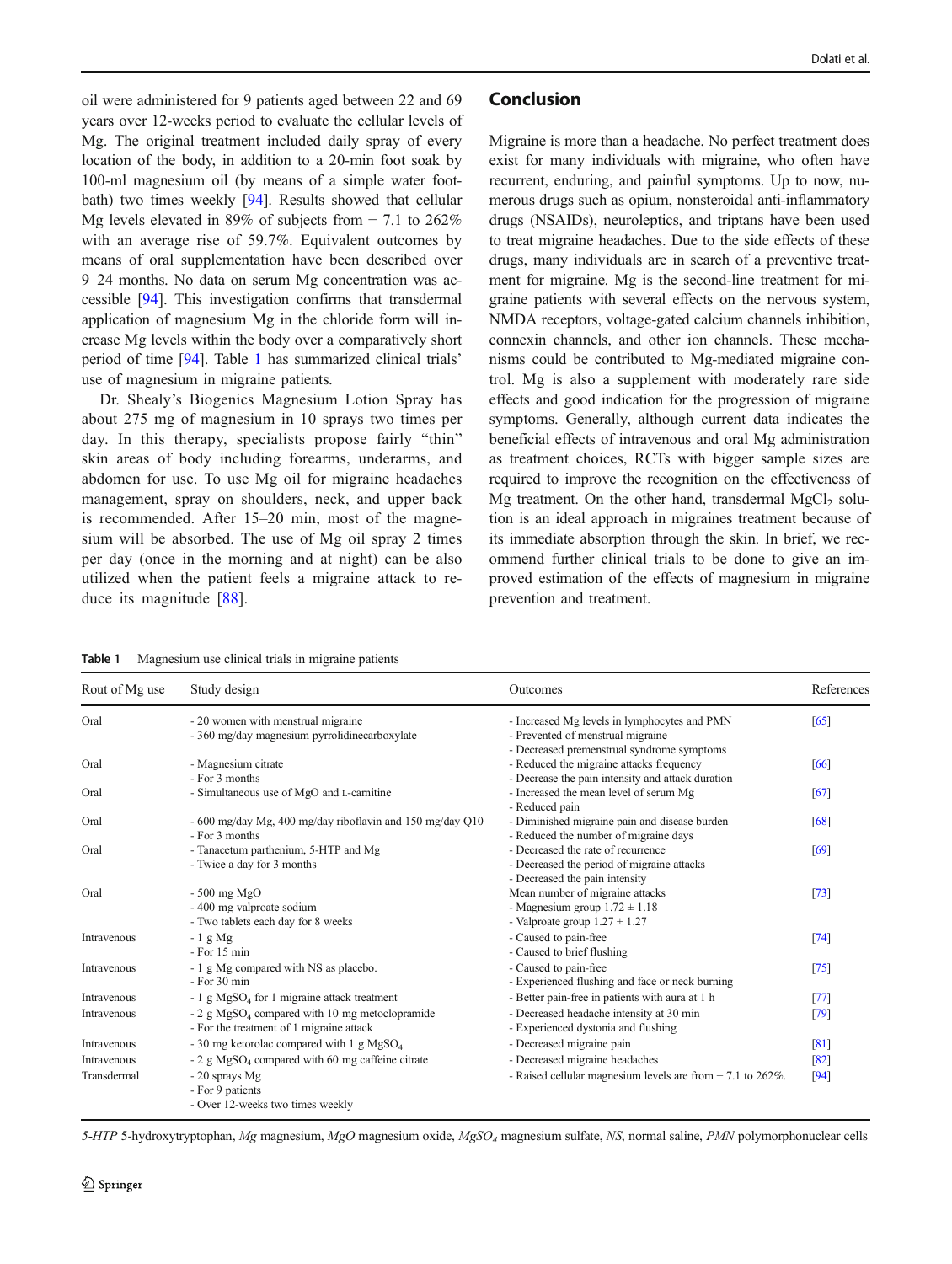<span id="page-6-0"></span>Acknowledgments We would also like to show our gratitude to the Aging Research Institute, Tabriz University of Medical Sciences for supporting this work.

Contribution Sanam Dolati wrote the manuscript and edited the final version of the manuscript. Reza Rikhtegar designed and wrote manuscript. Amir Mehdizadeh drew the table and submitted the paper. Mehdi Yousefi supervised the study and correspondence during the paper submission.

#### Compliance with Ethical Standards

Conflict of Interest The authors declare that they have no conflict of **interests** 

# References

- 1. Arnold M (2018) Headache classification committee of the International Headache Society (IHS) the international classification of headache disorders. Cephalalgia 38(1):1–211
- 2. Vos T, Allen C, Arora M, Barber RM, Bhutta ZA, Brown A, Carter A, Casey DC, Charlson FJ, Chen AZ (2016) Global, regional, and national incidence, prevalence, and years lived with disability for 310 diseases and injuries, 1990–2015: a systematic analysis for the Global Burden of Disease Study 2015. Lancet 388(10053):1545–1602
- 3. Lipton RB, Stewart WF, Diamond S, Diamond ML, Reed M (2001) Prevalence and burden of migraine in the United States: data from the American Migraine Study II. Headache 41(7):646–657
- 4. Stovner LJ, Andree C (2010) Prevalence of headache in Europe: a review for the Eurolight project. J Headache Pain 11(4):289
- 5. Goadsby PJ, Holland PR, Martins-Oliveira M, Hoffmann J, Schankin C, Akerman S (2017) Pathophysiology of migraine: a disorder of sensory processing. Physiol Rev 97(2):553–622
- 6. Dolati S, Marofi F, Babaloo Z, Aghebati-Maleki L, Roshangar L, Ahmadi M, Rikhtegar R, Yousefi M (2018) Dysregulated network of miRNAs involved in the pathogenesis of multiple sclerosis. Biomed Pharmacother 104:280–290
- 7. de Boer I, van den Maagdenberg AM, Terwindt GM (2019) Advance in genetics of migraine. Curr Opin Neurol 32(3):413–421
- 8. Shuen AY, Wong BY, Wei C, Liu Z, Li M, Cole DE (2009) Genetic determinants of extracellular magnesium concentration: analysis of multiple candidate genes, and evidence for association with the estrogen receptor α (ESR1) locus. Clin Chim Acta 409(1-2):28–32
- 9. Society HCCotIH (2013) The international classification of headache disorders, (beta version). Cephalalgia 33(9):629–808
- 10. Ong JJY, De Felice M (2017) Migraine treatment: current acute medications and their potential mechanisms of action. Neurotherapeutics:1–17
- 11. Khairmode DV, Kapare PR, Jadhav KL, Khade RH, Keskar CH, Ghongade KD, Kamble R, Mali AS (2018) Migraine is not just a headache. Pharma Sci Monit 9(1)
- 12. Giffin N, Lipton R, Silberstein S, Tvedskov J, Olesen J, Goadsby P (2005) The migraine postdrome: an electronic diary study. Cephalalgia 25(10):958
- 13. Louter M, Wardenaar K, Veen G, van Oosterhout W, Zitman F, Ferrari M, Terwindt G (2014) Allodynia is associated with a higher prevalence of depression in migraine patients. Cephalalgia 34(14): 1187–1192
- 14. Cozzolino O, Marchese M, Trovato F, Pracucci E, Ratto GM, Buzzi MG, Sicca F, Santorelli FM (2018) Understanding spreading depression from headache to sudden unexpected death. Front Neurol 9:19
- 15. Mauskop A, Varughese J (2012) Why all migraine patients should be treated with magnesium. J Neural Transm 119(5):575–579
- 16. Agarwal R, Agarwal P (2014) Pathogenetic role of magnesium deficiency in ophthalmic diseases. Biometals 27(1):5–18
- 17. Sparaco M, Feleppa M, Lipton R, Rapoport A, Bigal M (2006) Mitochondrial dysfunction and migraine: evidence and hypotheses. Cephalalgia 26(4):361–372
- 18. Burstein R, Noseda R, Borsook D (2015) Migraine: multiple processes, complex pathophysiology. J Neurosci 35(17):6619–6629
- 19. Liebman TN, Crystal SC (2016) What is the evidence that riboflavin can be used for migraine prophylaxis? Einstein J Biol Med 27(1):7–9
- 20. Cevoli S, Favoni V, Cortelli P (2019) Energy metabolism impairment in migraine. Curr Med Chem
- 21. Chhater S, Karal R, Kumar B (2018) Review on migraine: pathophysiology and treatment. Am J Biomed Res 6(1):20–24
- 22. Malhotra R (2016) Understanding migraine: potential role of neurogenic inflammation. Ann Indian Acad Neurol 19(2):175–182
- 23. Ho TW, Edvinsson L, Goadsby PJ (2010) CGRP and its receptors provide new insights into migraine pathophysiology. Nat Rev Neurol 6(10):573–582
- 24. Hoffmann J, Charles A (2018) Glutamate and its receptors as therapeutic targets for migraine. Neurotherapeutics 15(2):361–370
- 25. Aggarwal M, Puri V, Puri S (2012) Serotonin and CGRP in migraine. Ann Neurosci 19(2):88–94
- 26. Kojić Z, Stojanović D (2013) Pathophysiology of migraine: from molecular to personalized medicine. Med Pregl 66(1-2):53–57
- 27. Hoffmann J (2011) Recent advances in headache research. Expert Rev Neurother 11(10):1379–1381
- 28. Coppola G, Schoenen J (2012) Cortical excitability in chronic migraine. Curr Pain Headache Rep 16(1):93–100
- 29. Karsan N, Goadsby PJ (2018) Biological insights from the premonitory symptoms of migraine. Nat Rev Neurol:1
- 30. Charbit AR, Akerman S, Goadsby PJ (2011) Trigeminocervical complex responses after lesioning dopaminergic A11 nucleus are modified by dopamine and serotonin mechanisms. PAIN® 152(10):2365–2376
- 31. Chen Z, Chen X, Liu M, Dong Z, Ma L, Yu S (2017) Altered functional connectivity of amygdala underlying the neuromechanism of migraine pathogenesis. J Headache Pain 18(1):7
- 32. Ong JJY, De Felice M (2018) Migraine treatment: current acute medications and their potential mechanisms of action. Neurotherapeutics 15(2):274–290
- 33. Taylor FR (2011) Nutraceuticals and headache: the biological basis. Headache 51(3):484–501
- 34. De Baaij JH, Hoenderop JG, Bindels RJ (2015) Magnesium in man: implications for health and disease. Physiol Rev 95(1):1–46
- 35. Romani AM (2013) Magnesium in health and disease. Interrelations between essential metal ions and human diseases. Springer, In, pp 49–79
- 36. Teigen L, Boes CJ (2015) An evidence-based review of oral magnesium supplementation in the preventive treatment of migraine. Cephalalgia 35(10):912–922
- 37. Sun-Edelstein C, Mauskop A (2009) Role of magnesium in the pathogenesis and treatment of migraine. Expert Rev Neurother 9(3):369–379
- 38. Pizza V, Milano W, Padricelli U, Capasso A (2017) NOVEL THERAPEUTIC INVESTIGATIONS IN MIGRAINE PAIN
- 39. Nattagh-Eshtivani E, Sani MA, Dahri M, Ghalichi F, Ghavami A, Arjang P, Tarighat-Esfanjani A (2018) The role of nutrients in the pathogenesis and treatment of migraine headaches. Biomed Pharmacother 102:317–325
- 40. Kirkland AE, Sarlo GL, Holton KF (2018) The Role of Magnesium in Neurological Disorders. Nutrients 10(6)
- 41. Bianchi A, Salomone S, Caraci F, Pizza V, Bernardini R, D'Amato CC (2004) Role of magnesium, coenzyme Q10, riboflavin, and vitamin B12 in migraine prophylaxis.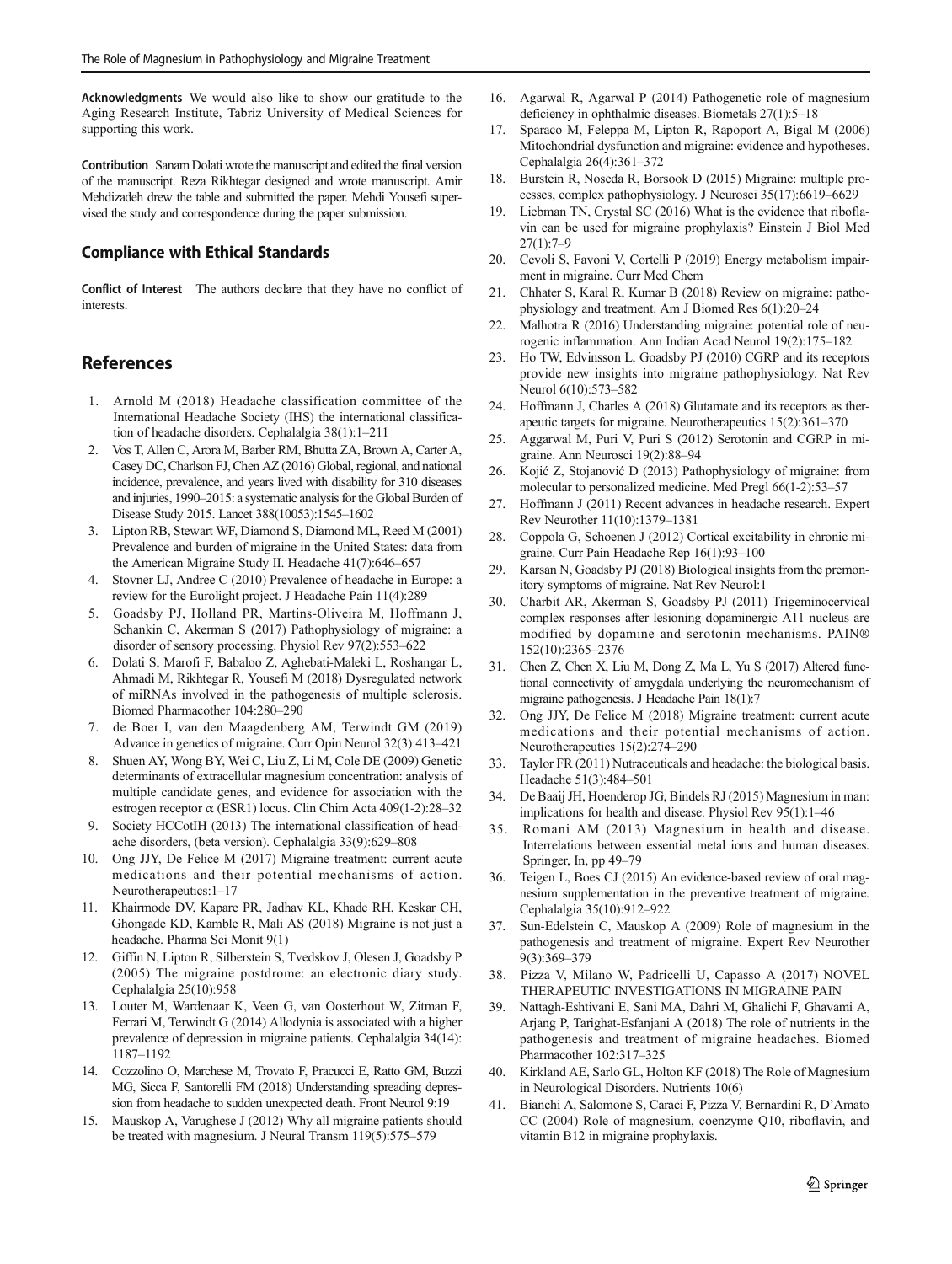- <span id="page-7-0"></span>42. Hoffmann J, Charles A (2018) Glutamate and its receptors as therapeutic targets for migraine. Neurotherapeutics:1–10
- 43. Shindo Y, Fujimoto A, Hotta K, Suzuki K, Oka K (2010) Glutamate-induced calcium increase mediates magnesium release from mitochondria in rat hippocampal neurons. J Neurosci Res 88(14):3125–3132
- 44. Rybicka M, Baranowska-Bosiacka I, Zyluk B, Nowacki P, Chlubek D (2012) The role of magnesium in migraine pathogenesis. Potential use of magnesium compounds in prevention and treatment of migraine headaches. J Elementol 17(2)
- 45. Stuart S, Griffiths LR (2012) A possible role for mitochondrial dysfunction in migraine. Mol Gen Genomics 287(11-12):837–844
- 46. Daniel O, Mauskop A (2016) Nutraceuticals in acute and prophylactic treatment of migraine. Curr Treat Options Neurol 18(4):14
- 47. Izzati-Zade K (2008) The role of serotonin in the pathogenesis and clinical presentations of migraine attacks. Neurosci Behav Physiol 38(5):501–505
- 48. Dussor G (2014) Serotonin, 5HT1 agonists, and migraine: new data, but old questions still not answered. Curr Opin Support Palliat Care 8(2):137
- 49. Holland S, Silberstein S, Freitag F, Dodick D, Argoff C, Ashman E (2012) Evidence-based guideline update: NSAIDs and other complementary treatments for episodic migraine prevention in adults: [RETIRED]: report of the quality standards subcommittee of the American Academy of Neurology and the American Headache Society. Neurology 78(17):1346–1353
- 50. Dolati S, Ahmadi M, Rikhtegar R, Babaloo Z, Ayromlou H, Aghebati-Maleki L, Nouri M, Yousefi M (2018) Changes in Th17 cells function after nanocurcumin use to treat multiple sclerosis. Int Immunopharmacol 61:74–81
- 51. Nowak L, Bregestovski P, Ascher P, Herbet A, Prochiantz A (1984) Magnesium gates glutamate-activated channels in mouse central neurones. Nature 307(5950):462
- 52. Seçil Y, Ünde C, Beckmann YY, Bozkaya YT, Özerkan F, Başoğlu M (2010) Blood pressure changes in migraine patients before, during and after migraine attacks. Pain Pract 10(3):222–227
- 53. Olesen J (2008) The role of nitric oxide (NO) in migraine, tension-type headache and cluster headache. Pharmacol Ther 120(2):157–171
- 54. Yorns WR Jr, Hardison HH (2013) Mitochondrial dysfunction in migraine. Semin Pediatr Neurol 3. Elsevier:188–193
- 55. Ong JJY, Wei DY-T, Goadsby PJ (2018) Recent advances in pharmacotherapy for migraine prevention: from pathophysiology to new drugs. Drugs 78(4):411–437
- 56. Von Luckner A, Riederer F (2018) Magnesium in migraine prophylaxis—is there an evidence-based rationale? A systematic review. Headache 58(2):199–209
- 57. DeMaagd G (2008) The pharmacological management of migraine, part 2: preventative therapy. Pharm Ther 33(8):480
- 58. Diamond S, Bigal ME, Silberstein S, Loder E, Reed M, Lipton RB (2007) Patterns of diagnosis and acute and preventive treatment for migraine in the United States: results from the American Migraine Prevalence and Prevention Study: CME. Headache 47(3):355–363
- 59. Armstrong C (2013) AAN/AHS update recommendations for migraine prevention in adults. Am Fam Physician 87(8):584–585
- 60. Chruścikowska AJJOPH, NURSING, RESCUE M (2015) Migraine prophylaxis in pregnancy–the effects of magnesium. 142 (2015\_2):07-10
- 61. Lodi R, Iotti S, Cortelli P, Pierangeli G, Cevoli S, Clementi V, Soriani S, Montagna P, Barbiroli B (2001) Deficient energy metabolism is associated with low free magnesium in the brains of patients with migraine and cluster headache. Brain Res Bull 54(4): 437–441
- 62. Pringsheim T, Davenport WJ, Becker WJ (2010) Prophylaxis of migraine headache. Can Med Assoc J 182(7):E269–E276
- 63. Wang F, Van Den Eeden SK, Ackerson LM, Salk SE, Reince RH, Elin RJ (2003) Oral magnesium oxide prophylaxis of frequent

migrainous headache in children: a randomized, double-blind, placebo-controlled trial. Headache 43(6):601–610

- Kelley NE, Tepper DE (2012) Rescue therapy for acute migraine, part 1: triptans, dihydroergotamine, and magnesium. Headache 52(1):114–128
- 65. Facchinetti F, Sances G, Borella P, Genazzani AR, Nappi G (1991) Magnesium prophylaxis of menstrual migraine: effects on intracellular magnesium. Headache 31(5):298–301
- 66. Peikert A, Wilimzig C, Köhne-Volland R (1996) Prophylaxis of migraine with oral magnesium: results from a prospective, multicenter, placebo-controlled and double-blind randomized study. Cephalalgia 16(4):257–263
- 67. Esfanjani AT, Mahdavi R, Mameghani ME, Talebi M, Nikniaz Z, Safaiyan A (2012) The effects of magnesium, l-carnitine, and concurrent magnesium–l-carnitine supplementation in migraine prophylaxis. Biol Trace Elem Res 150(1-3):42–48
- 68. Gaul C, Diener H-C, Danesch U, Group MS (2015) Improvement of migraine symptoms with a proprietary supplement containing riboflavin, magnesium and Q10: a randomized, placebo-controlled, double-blind, multicenter trial. J Headache Pain 16(1):32
- 69. Giorgio Dalla V, Zavarize P, Ngonga G, Pezzini A, Dalla Volta G (2017) Combination of tanacethum partenium, 5hydrossitriptophan (5-Http) and magnesium in the prophylaxis of episodic migraine without aura (AURASTOPÄ®) an observational study. Int J Neurol Brain Disord 4(1):0-0
- 70. Giorgio Dalla V, Antonaci F, Rebecchi V, Sances G, Merlo P, Giorgetti A, Di Palma F, Matta E, Dallocchio C, Tassorelli C  $(2018)$  AURASTOP  $\hat{A} \otimes$  in the treatment of migraine aura. Int J Neurol Brain Disord 5(1):11–14
- 71. Mainardi F, Merlo P, Maggioni F, Zanchin G, Dalla Volta G (2018) Efficacy of a combination of tanacetum parthenium, 5-hydroxy tryptophan and magnesium (Aurastop) in episodic migraine prevention: a multicentric observational study. Open Access Library J 5(08):1
- 72. Guilbot A, Bangratz M, Abdellah SA, Lucas C (2017) A combination of coenzyme Q10, feverfew and magnesium for migraine prophylaxis: a prospective observational study. BMC Complement Altern Med 17(1):433
- 73. Karimi N, Razian A, Heidari M (2019) The efficacy of magnesium oxide and sodium valproate in prevention of migraine headache: a randomized, controlled, double-blind, crossover study. Acta Neurol Belg:1–7
- 74. Mauskop A, Altura BT, Cracco RQ, Altura BM (1996) Intravenous magnesium sulfate rapidly alleviates headaches of various types. Headache 36(3):154–160
- 75. Demirkaya Ş, Vural O, Dora B, Topçuoğlu MA (2001) Efficacy of intravenous magnesium sulfate in the treatment of acute migraine attacks. Headache 41(2):171–177
- 76. Corbo J, Esses D, Bijur PE, Iannaccone R, Gallagher EJ (2001) Randomized clinical trial of intravenous magnesium sulfate as an adjunctive medication for emergency department treatment of migraine headache. Ann Emerg Med 38(6):621–627
- 77. Bigal M, Bordini C, Tepper S, Speciali J (2002) Intravenous magnesium sulphate in the acute treatment of migraine without aura and migraine with aura. A randomized, double-blind, placebocontrolled study. Cephalalgia 22(5):345–353
- 78. Frank LR, Olson CM, Shuler KB, Gharib SF (2004) Intravenous magnesium for acute benign headache in the emergency department: a randomized double-blind placebo-controlled trial. Can J Emerg Med 6(5):327–332
- 79. Cete Y, Dora B, Ertan C, Ozdemir C, Oktay C (2005) A randomized prospective placebo-controlled study of intravenous magnesium sulphate vs. metoclopramide in the management of acute migraine attacks in the Emergency Department. Cephalalgia 25(3):199–204
- 80. Choi H, Parmar N (2014) The use of intravenous magnesium sulphate for acute migraine: meta-analysis of randomized controlled trials. Eur J Emerg Med 21(1):2–9